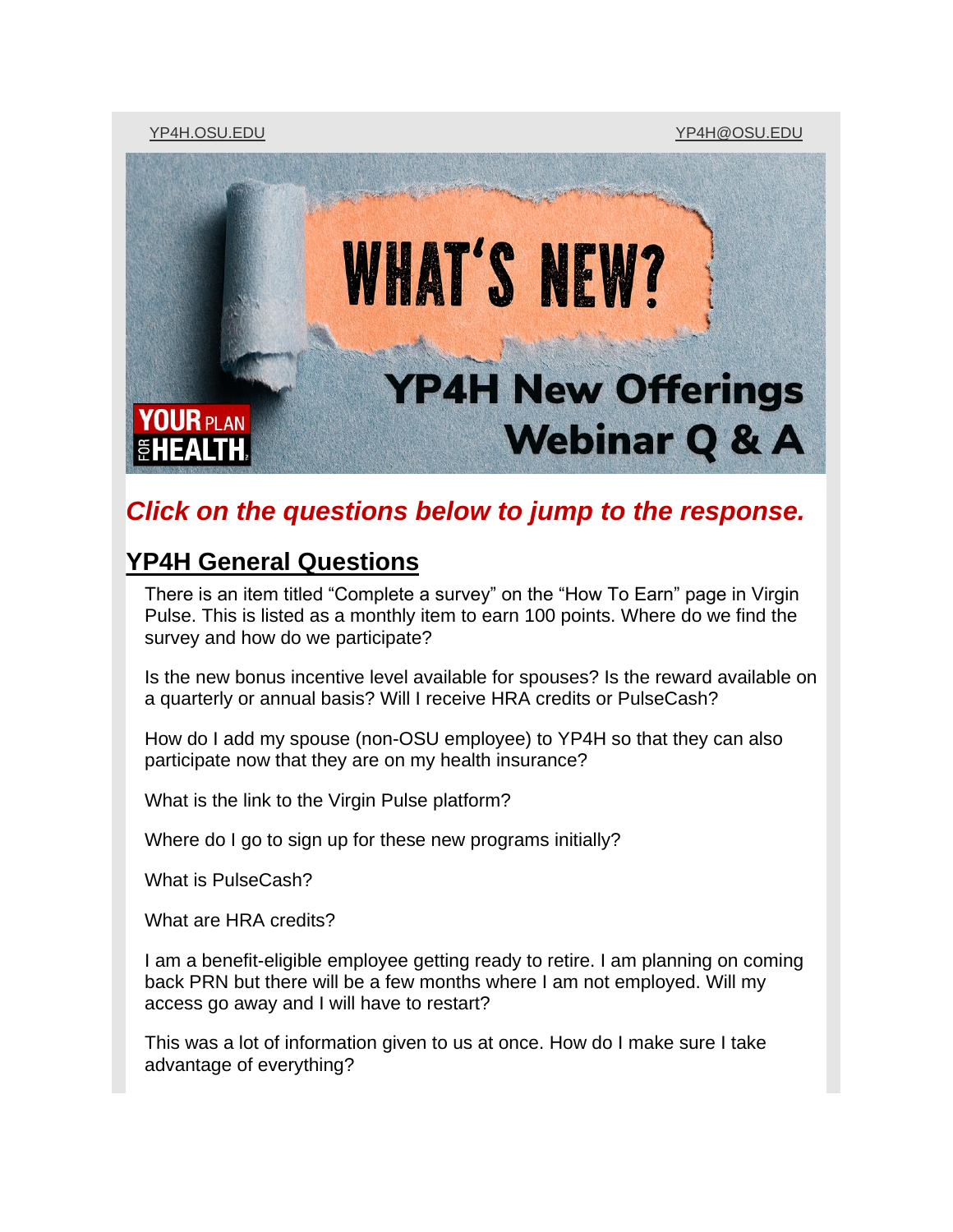[I am a Buckeye Wellness Innovator. If someone on my team has questions on the](#page-6-1)  [information shared in this webinar, where can I send them to get more specific](#page-6-1)  [answers on each program and the new bonus incentive?](#page-6-1)

[What is the easiest way to see what incentive level your spouse has achieved?](#page-6-2)

[Can a family member on the OSU benefit plan access the mindfulness resources](#page-6-3)  [and weight loss coach?](#page-6-3)

[I don't have \(and don't want\) a personal tracker. Can there be more options for](#page-7-0)  [earning points without a tracker?](#page-7-0)

[If I am having trouble accessing my Virgin Pulse account,](#page-7-1) what do I do?

# **[Virgin Pulse General Questions](#page-7-2)**

[For all these new activities, who has access to my data?](#page-7-3)

[My Max Buzz has stopped syncing with app. I have tried all troubleshooting](#page-8-0)  [recommendations. Who can help me resolve this?](#page-8-0)

[When we use outside platforms, like Whil or myStrength, can we go directly to the](#page-8-1)  [app \(that will sync back to Virgin Pulse\)? Or do we have to go through Virgin](#page-8-1)  [Pulse to get connected to the apps?](#page-8-1)

[Can you still manually track sleep in the Virgin Pulse platform?](#page-8-2)

[How will Virgin Pulse work with someone who is physically challenged?](#page-8-3)

[I'm having trouble getting Virgin Pulse to sync with Google Fit. Is there someone](#page-9-0)  [who can walk me through it?](#page-9-0)

# **[Transform Specific Questions](#page-9-1)**

[Where can we access peer-reviewed information about the long-term](#page-9-2)  [effectiveness of this programs?](#page-9-2)

[What if I already have a different Fitbit model \(or another device brand like Apple](#page-10-0)  or Garmin), [do I have to use the Fitbit Inspire?](#page-10-0)

[Will we be taxed on the devices we receive \(scale and Fitbit\)?](#page-10-1)

[Can someone with a healthy BMI/weight join VP transform?](#page-10-2)

[Where do we find the link for the eligibility survey?](#page-10-3)

[Do we need to download the Transform app? Will that connect to the Virgin Pulse](#page-11-0)  [app and other health-related apps we have?](#page-11-0)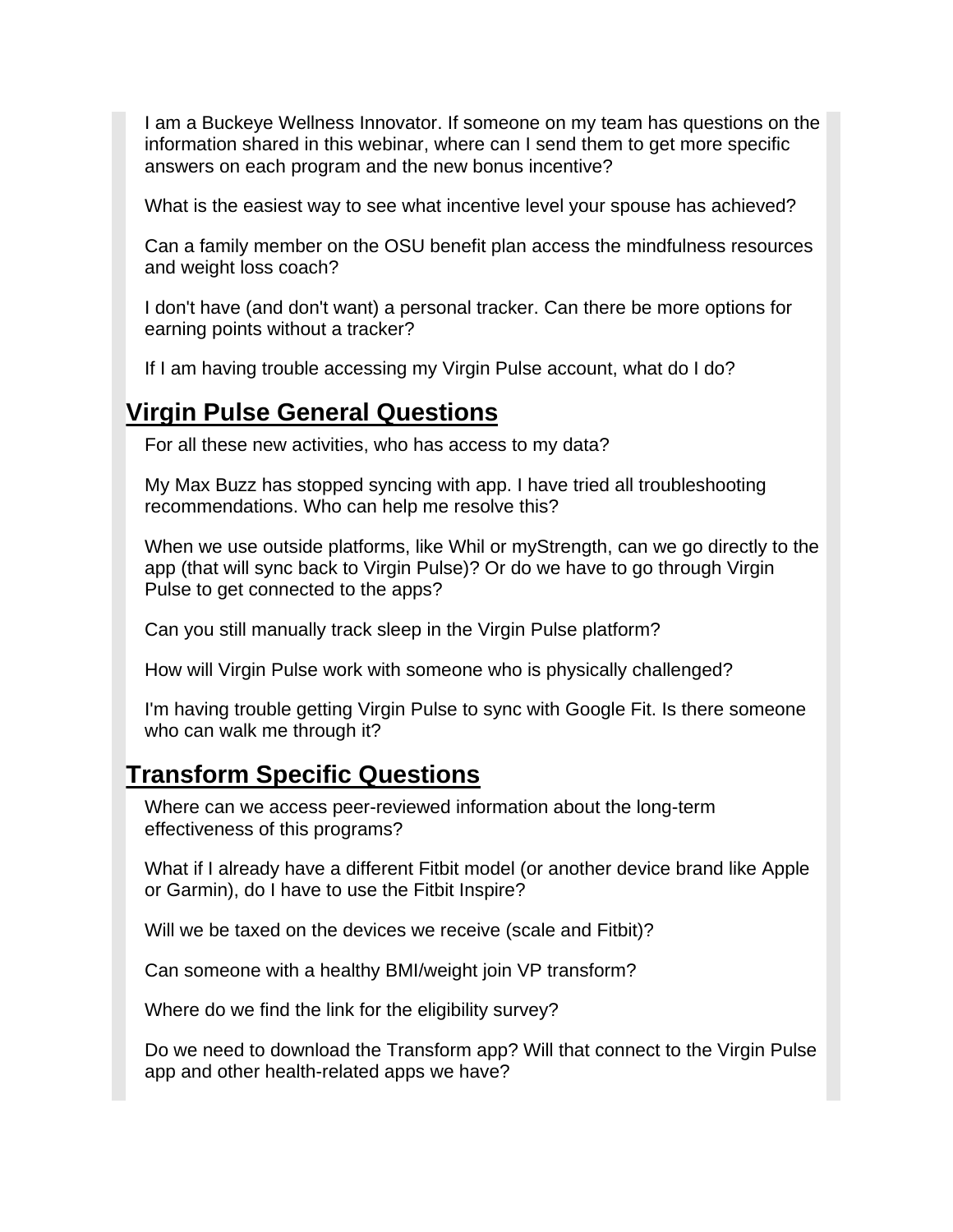[Is Transform similar to the Diabetes Research Program?](#page-11-1)

[Are there financial charges if we begin the Transform program and do not](#page-11-2)  [continue?](#page-11-2)

# **[Whil Specific Questions](#page-11-3)**

[At times, it seems like all my sessions are not recognized. How do we make sure](#page-12-0)  [we are getting credit for the sessions we are completing?](#page-12-0)

[Are daily Whil points no longer available?](#page-12-1)

[Can you complete multiple Whil sessions in a day?](#page-12-2)

[I ran into trouble logging into Whil. How do I get back in?](#page-13-0)

[Can we set the program so that we don't have to go through the OSU verification](#page-13-1)  [every day when trying to do the Whil activities?](#page-13-1)

[Is the Whil account free? It seems like when I login, I can only get a few sessions](#page-13-2)  [without paying for an account.](#page-13-2)

# **[myStrength Specific Questions](#page-14-0)**

[Does myStrength share user data back with Ohio State? For example, if someone](#page-14-1)  [is engaging in sessions about managing depression, is that kept confidential?](#page-14-1)

[Is the myStrength program an on-demand program like the Whil videos or is it a](#page-14-2)  [schedule-based program like health coaching?](#page-14-2)

[Where do we go to access myStrength and enroll?](#page-14-3)

[For myStrength, are you recommending we sign up via a desktop web browser or](#page-15-0)  [can we do it through the Virgin Pulse app? Can we access myStrength through](#page-15-0)  [the Virgin Pulse app after we sign up?](#page-15-0)

Would it be better to wait until the  $2<sup>nd</sup>$  quarter for myStrength since we are far into [the first month?](#page-15-1)

[When will the points be awarded in Virgin Pulse for the activities I completed in](#page-15-2)  [myStrength? I haven't received any credit yet.](#page-15-2)

[Where can you look to see how many myStrength sessions you have completed](#page-15-3)  [in a month/months?](#page-15-3)

What qualifies as a myStrength session to reach the new bonus incentive? Is each individual activity [a session or is it all the activities in a program?](#page-16-0)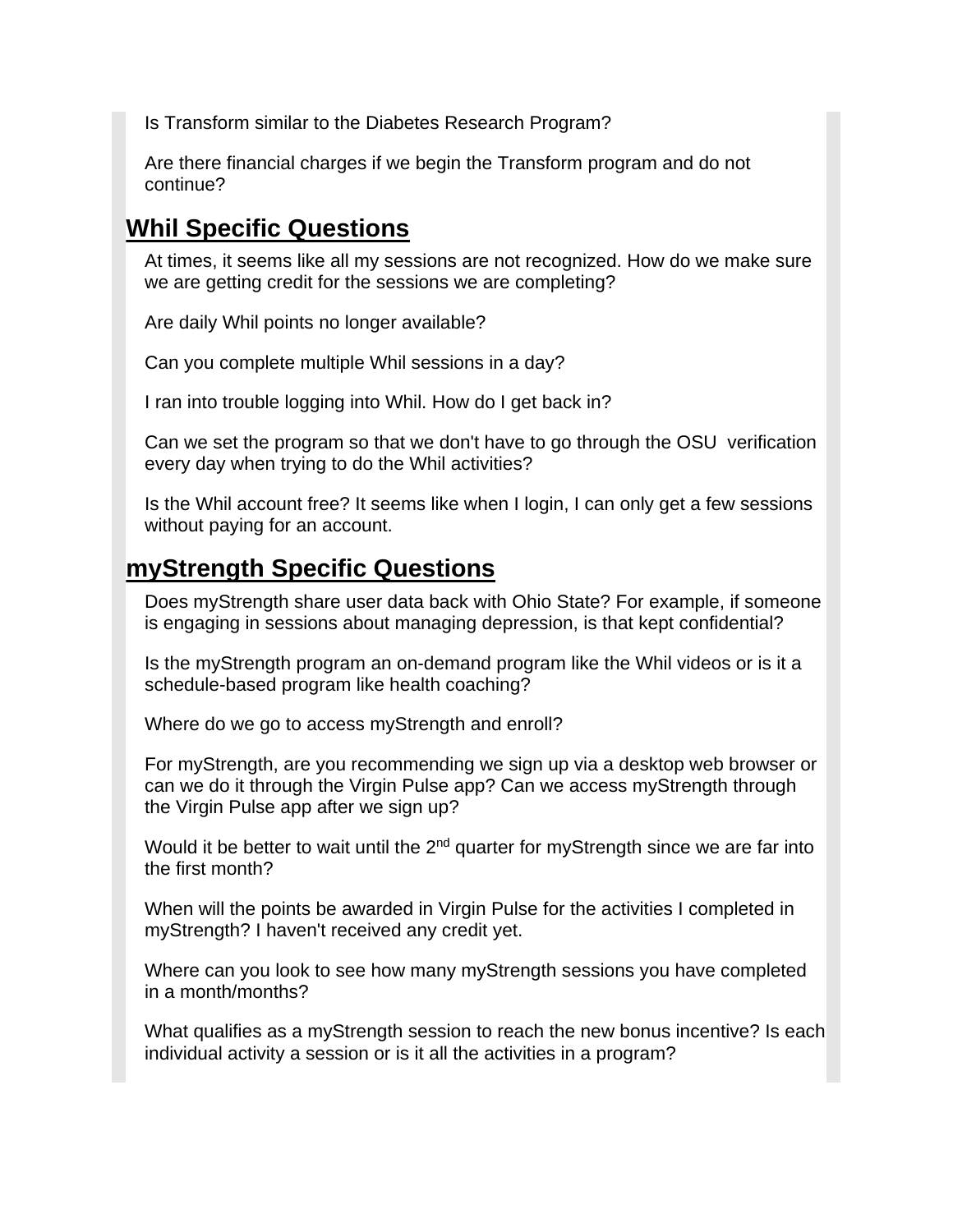[Are there financial charges if we begin the myStrength program and do not](#page-16-1)  [continue?](#page-16-1)

[How do I know if I filled out an assessment completely? I didn't receive points but](#page-16-2)  [received a program.](#page-16-2)

[I have downloaded the Livongo app. Do I need to coordinate the username with](#page-16-3)  [my OSU/Virgin Pulse app credentials?](#page-16-3)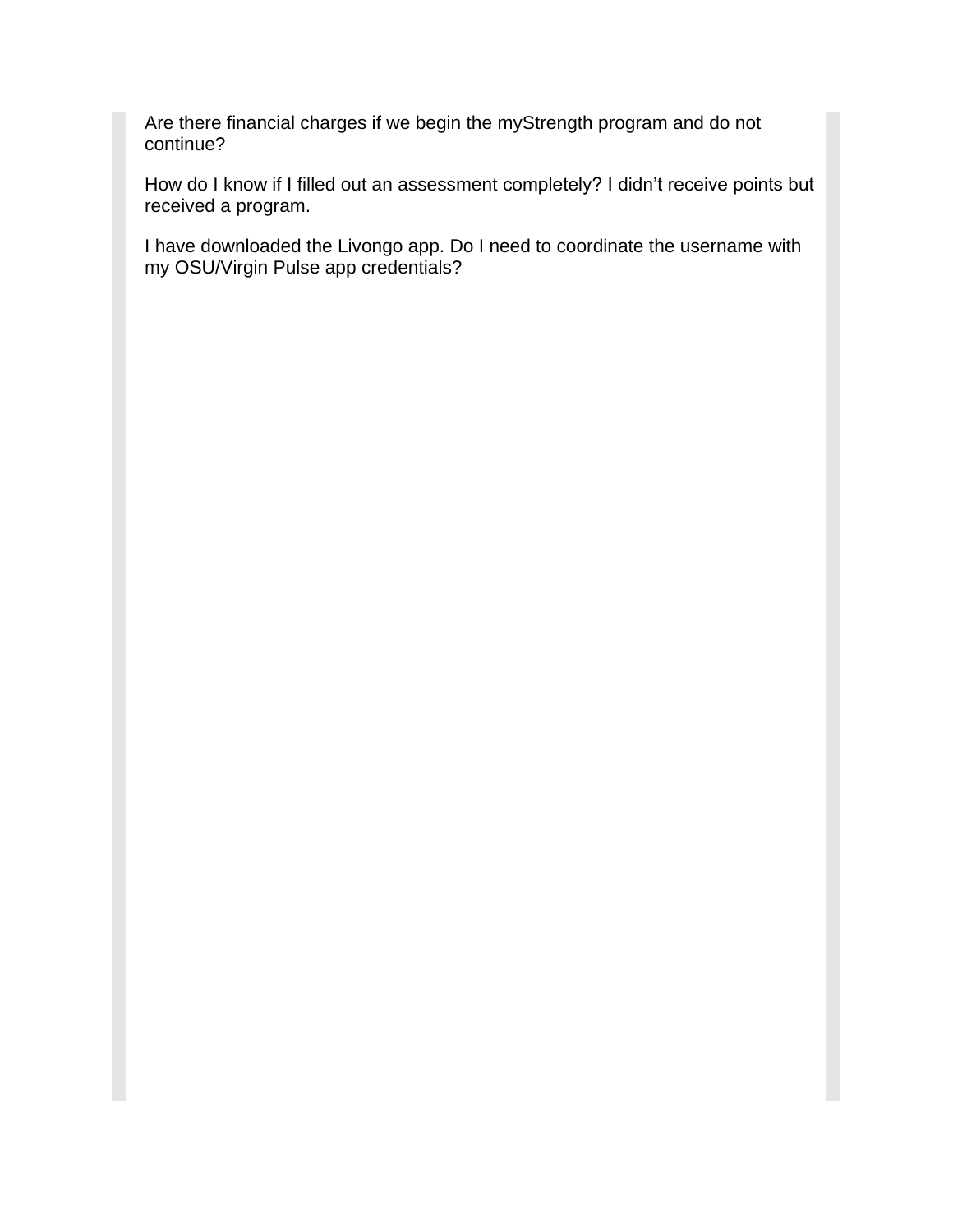

# <span id="page-4-0"></span>**YP4H General Questions**

<span id="page-4-1"></span>**There is an item titled "Complete a survey" on the "How To Earn" page in Virgin Pulse. This is listed as a monthly item to earn 100 points. Where do we find the survey and how do we participate?**

*Surveys are randomly delivered monthly in the Virgin Pulse portal. You will see them in your card stack when they are live. Depending on how the survey is set up, you may receive 100 points automatically after completing the survey or you may receive the points at the close of the survey.*

<span id="page-4-2"></span>**Is the new bonus incentive level available for spouses? Is the reward available on a quarterly or annual basis? Will I receive HRA credits or PulseCash?**

*The bonus incentive is available annually, per participant (that is, spouses can also earn the reward). If you are enrolled in the medical plan, you will earn a \$100 HRA credit. If you are not enrolled in the medical plan, but eligible for Ohio State benefits, you will earn \$20 PulseCash. To learn more about the requirements for the bonus incentive please visit [https://yp4h.osu.edu/2022bonus.](https://yp4h.osu.edu/2022bonus)*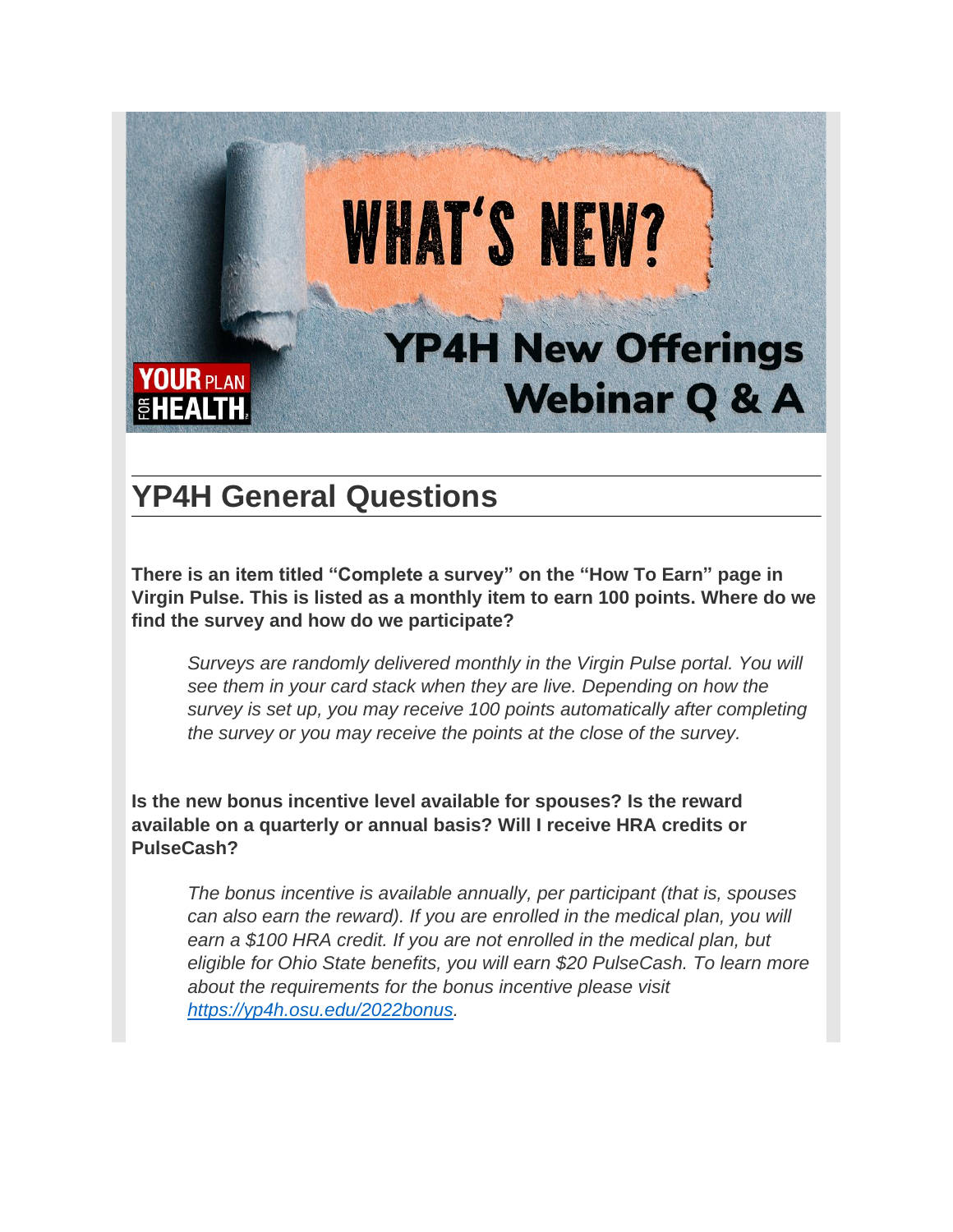<span id="page-5-0"></span>**How do I add my spouse (non-OSU employee) to YP4H so that they can also participate now that they are on my health insurance?**

*Once added to the medical plan, your spouse can access Your Plan for Health by creating their own account (you cannot do this for them). Please have your spouse visit <https://yp4h.osu.edu/quickstart> to be walked through the registration process.*

### <span id="page-5-1"></span>**What is the link to the Virgin Pulse platform?**

*You can access your Virgin Pulse account by visiting [https://yp4h.osu.edu](https://yp4h.osu.edu/) and clicking the red "login" button at the top right corner of the webpage. You can also access Virgin Pulse directly by downloading the Virgin Pulse mobile app.*

### <span id="page-5-2"></span>**Where do I go to sign up for these new programs initially?**

*You can find access links to all these programs in your Virgin Pulse account. Once logged in, navigate to your "Benefits" page and click the "View all" tab to find the program you would like to access.*

#### <span id="page-5-3"></span>**What is PulseCash?**

*PulseCash is one of the incentive rewards you can earn by participating in Your Plan for Health. To learn more about PulseCash and how you can spend it, please visit [https://yp4h.osu.edu/rewards/pulsecash/.](https://yp4h.osu.edu/rewards/pulsecash/)*

### <span id="page-5-4"></span>**What are HRA credits?**

*Health Reimbursement Account credits are one of the incentive rewards you can earn by participating in Your Plan for health. HRA credits are only offered to those enrolled in an Ohio State medical plan. To learn more about how to access and use HRA credits, please visit [https://yp4h.osu.edu/rewards/hra/.](https://yp4h.osu.edu/rewards/hra/)*

<span id="page-5-5"></span>**I am a benefit-eligible employee getting ready to retire. I am planning on**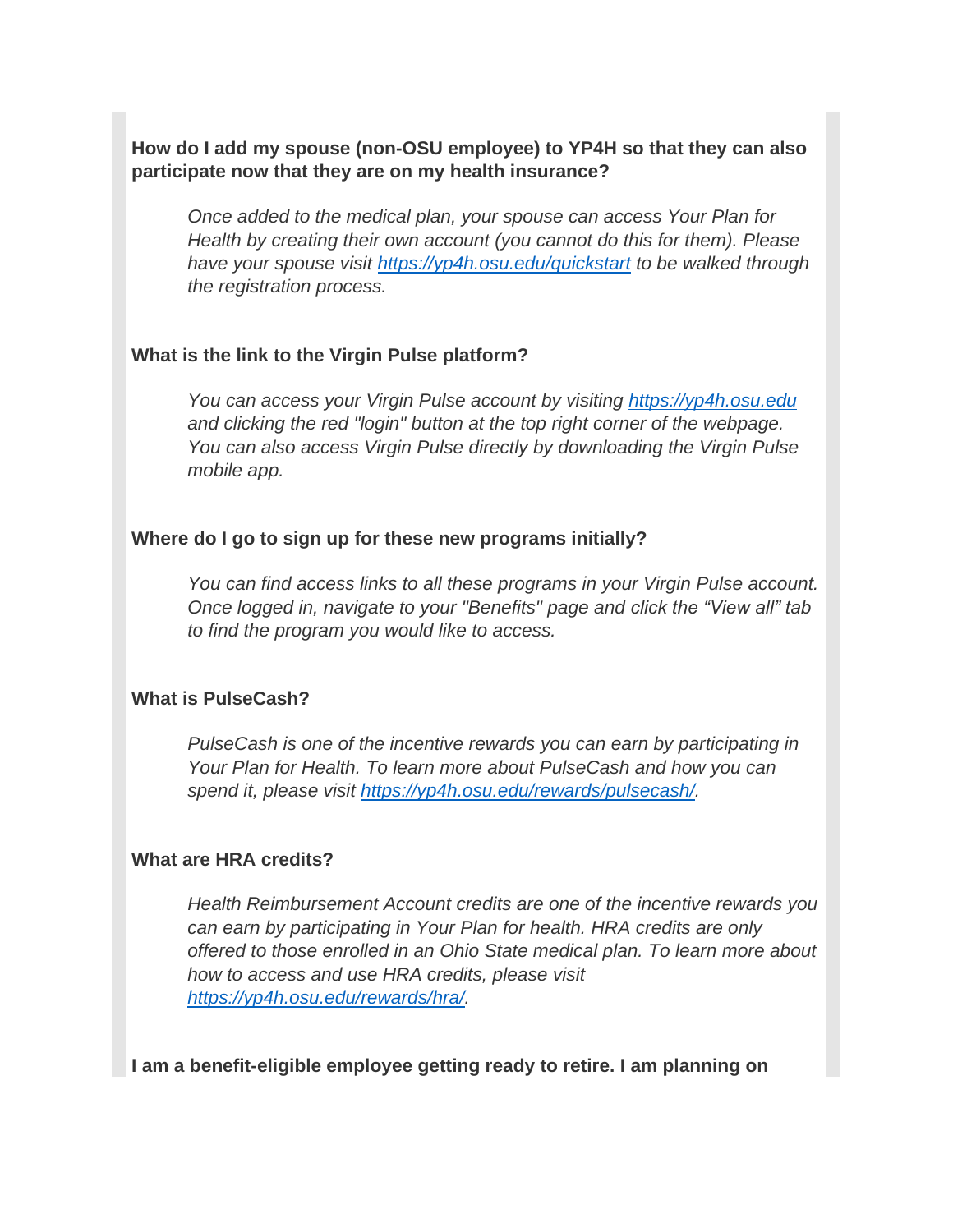**coming back PRN but there will be a few months where I am not employed. Will my access go away and I will have to restart?**

*Congratulations on your retirement! You will have access to your account for 30 days after you retire or terminate from Ohio State to redeem any unused PulseCash. After that, your account will be removed. If you return to a benefits-eligible position, you may need to begin a new account. However, every circumstance is different, so please reach out to [yp4h@osu.edu](mailto:yp4h@osu.edu) once you return.*

## <span id="page-6-0"></span>**This was a lot of information given to us at once. How do I make sure I take advantage of everything?**

*Yes – there is a lot to offer! We encourage you to engage in what you find most interesting or most motivating. We do not expect or encourage you to participate in every single option. Take your time to peruse the menu of options and then make a game plan that works for you!*

<span id="page-6-1"></span>**I am a Buckeye Wellness Innovator. If someone on my team has questions on the information shared in this webinar, where can I send them to get more specific answers on each program and the new bonus incentive?**

*Please send them to the YP4H website – [https://yp4h.osu.edu/rewards.](https://yp4h.osu.edu/rewards) There will be a link to the recorded presentation on that page as well. If they are not able to get their answers from the website, please have them contact [yp4h@osu.edu.](mailto:yp4h@osu.edu)* 

### <span id="page-6-2"></span>**What is the easiest way to see what incentive level your spouse has achieved?**

*Due to privacy reasons, there is not visibility between spousal accounts within Virgin Pulse. However, an employee can confirm if they are receiving the spouse premium credit by looking at their pay slip. The employee can also review their TASC account to determine if they've received any HRA credits in addition to what they themselves have earned.*

<span id="page-6-3"></span>**Can a family member on the OSU benefit plan access the mindfulness resources and weight loss coach?**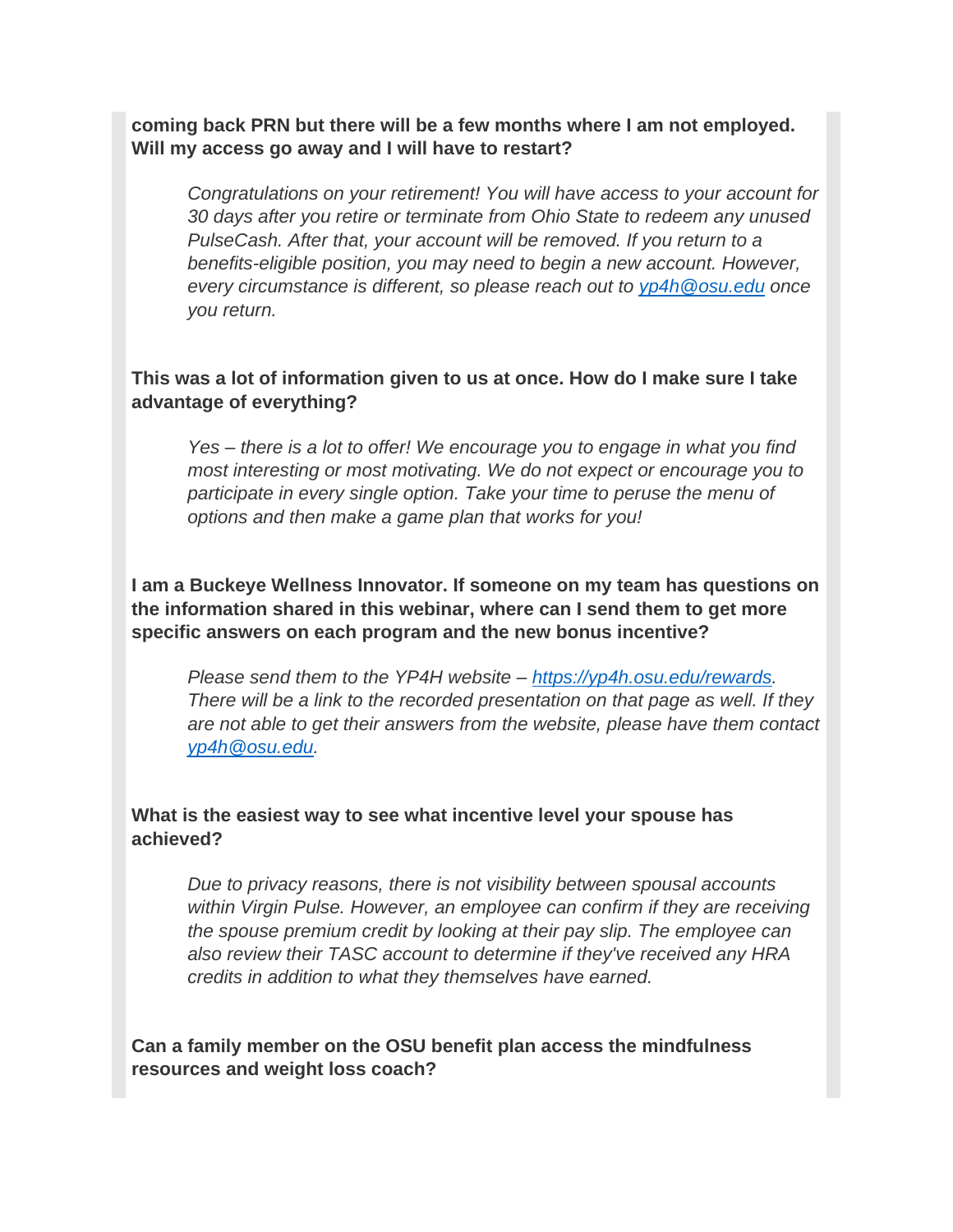*Spouses enrolled in an Ohio State medical plan are eligible to participate in Whil, myStrength and Transform. The spouse must have an active Virgin Pulse account to access these programs. To get your spouse started, please have them visit<https://yp4h.osu.edu/quickstart> to be walked through the registration process.*

## <span id="page-7-0"></span>**I don't have (and don't want) a personal tracker. Can there be more options for earning points without a tracker?**

*The points economy is created annually and provides opportunities for those with and without devices to earn points to reach all levels. There are many options already for those who choose to manually track activities.*

### <span id="page-7-1"></span>**If I am having trouble accessing my Virgin Pulse account, what do I do?**

*Employees should access their Virgin Pulse account at [https://join.virginpulse.com/osu.](https://join.virginpulse.com/osu) If prompted, begin typing in your lastname.#@osu.edu email address and a single-sign-on screen should appear. Please note: OSUWMC employees likely registered with their lastname.# rather than their med center email address. To manage your Ohio State credentials (lastname.#), visit [https://my.osu.edu.](https://my.osu.edu/)*

# <span id="page-7-2"></span>**Virgin Pulse General Questions**

#### <span id="page-7-3"></span>**For all these new activities, who has access to my data?**

*At Virgin Pulse, we believe that the strength of our business depends on a robust data privacy and information security program. We protect information assets, personal data, and client information whenever and wherever they are created, processed, transmitted, or stored to provide seamless, consistent, high-quality client service worldwide. Our data privacy and information security program is managed by our Global Information Security Team. Their mission is to protect the information assets of Virgin Pulse and our clients and members from unauthorized collection, retention, use, disclosure, modification, or destruction. They accomplish this through governance policies, procedures, guidelines, and technical security architecture as well as alignment with internationally recognized best practice frameworks. The minimum information needed will be shared with*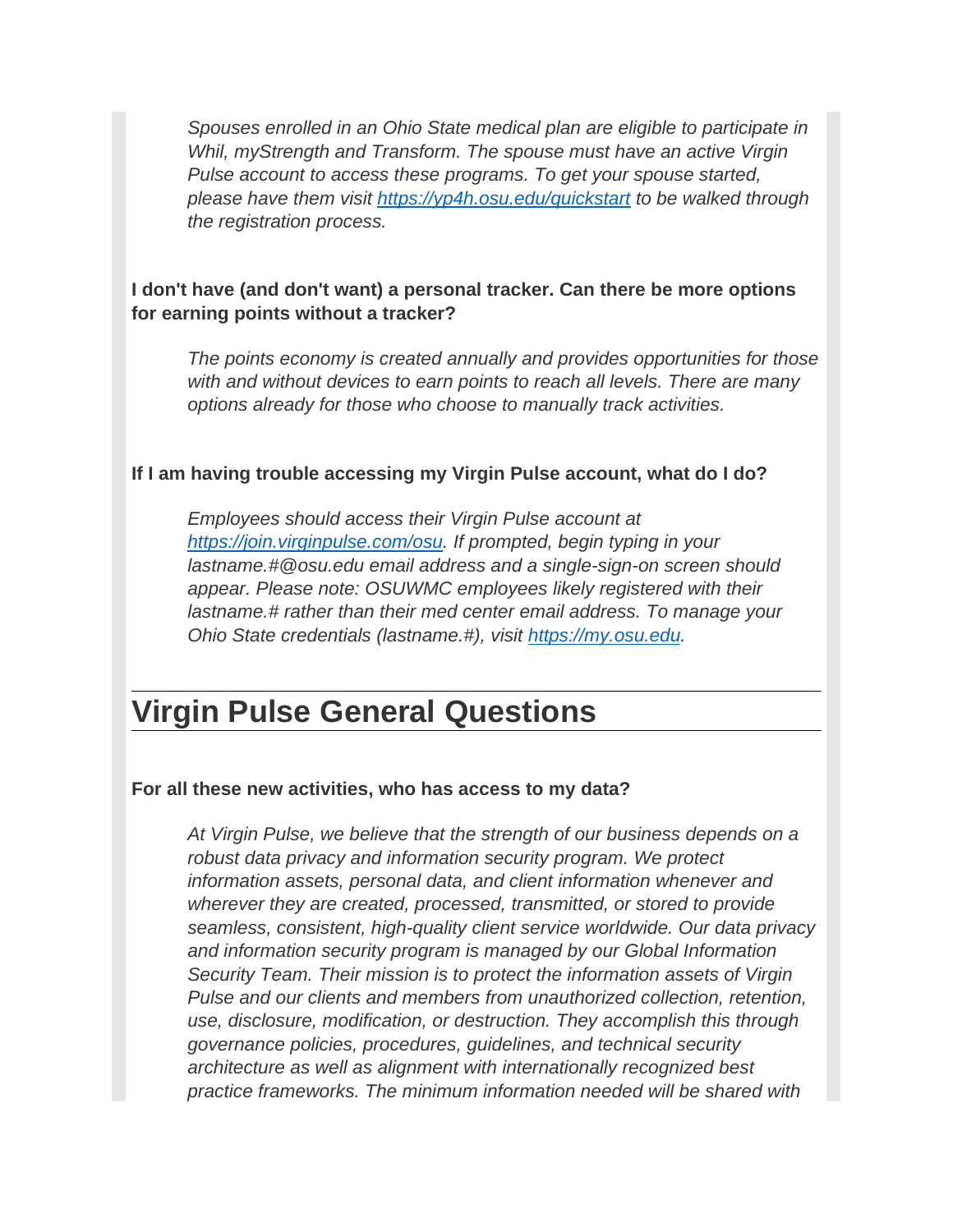*Virgin Pulse partners that you choose to engage with. Your data that is provided will be based on the information needed for the specific program to provide reward earning opportunities.*

<span id="page-8-0"></span>**My Max Buzz has stopped syncing with app. I have tried all troubleshooting recommendations. Who can help me resolve this?**

*For assistance with your Max Buzz device, please reach out to customer support via email or phone: [osusupport@virginpulse.com](mailto:osusupport@virginpulse.com) or 833-556-6287.*

<span id="page-8-1"></span>**When we use outside platforms, like Whil / myStrength / Transform, can we go directly to the app (that will sync back to Virgin Pulse)? Or do we have to go through Virgin Pulse to get connected to the apps?**

*It depends on the app! For myStrength and Transform, you can go directly to the app and your actions will sync back to Virgin Pulse so that you can still receive your rewards.*

*The Whil app allows for single-sign-on only. When you open the Whil app, you may be asked for a username/password (which you will not have). To log into the Whil app, open your Virgin Pulse app, navigate to the "Benefits" page and select the Whil tile. This will log you into the Whil app automatically and ensure that your actions are synced back to Virgin Pulse for rewarding purposes.*

#### <span id="page-8-2"></span>**Can you still manually track sleep in the Virgin Pulse platform?**

*Yes, you can still earn 25 points/day for manually tracking sleep. Log into your account and navigate to "Healthy Habits" which is under the "Home" tab. If the sleep tracker is not currently on your healthy habit tracking page, click on "Browse All" at the top. Click the "Sleeping Well" topic and make sure to toggle on the "Hours Slept?" healthy habit. The tracker will then be added to your page and allow you to manually enter the number of hours and minutes you slept.*

#### <span id="page-8-3"></span>**How will Virgin Pulse work with someone who is physically challenged?**

*The Your Plan for Health program is designed to meet you where you are and support your goals. There are many points earning opportunities that*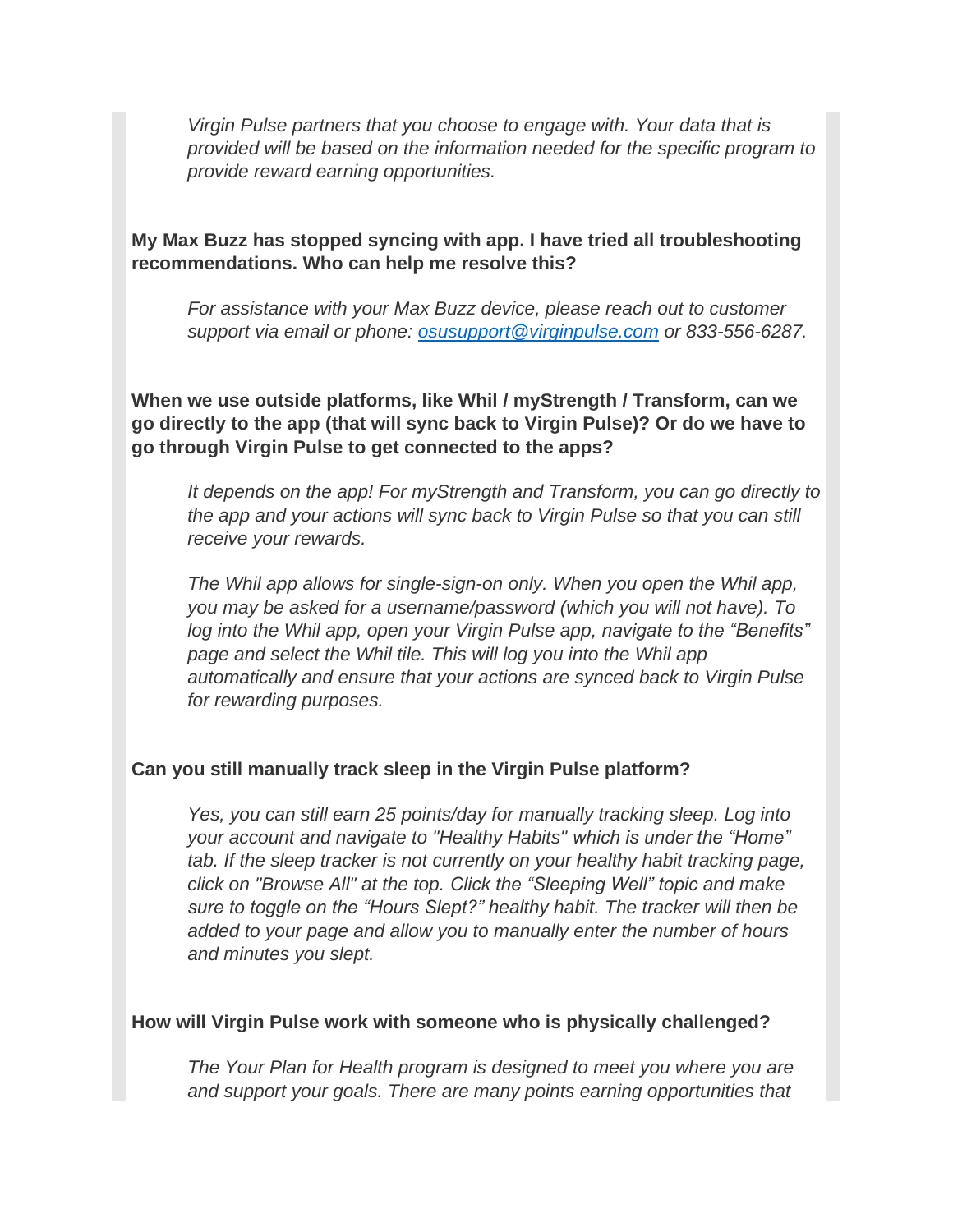*are not just physical in nature. The program is dedicated to offering a holistic approach to health and well-being. For a complete list of ways to participate and earn points, visit the "How To Earn" tab on your Virgin Pulse "Rewards" page. We also offer short- and long-term accommodations, called Reasonable Alternatives, for those who are struggling with injury, illness, disability and more. For those members wanting to request a short- or longterm alternative to physical activity, contact Virgin Pulse member services at 833-556-6887 or email [osusupport@virginpulse.com.](mailto:osusupport@virginpulse.com)*

# <span id="page-9-0"></span>**I'm having trouble getting Virgin Pulse to sync with Google Fit. Is there someone who can walk me through it?**

*Here are the steps to syncing the Virgin Pulse app with Google Fit:*

- *1. You must complete this connection on your mobile device. First, log into the Virgin Pulse app on your mobile device.*
- *2. Tap on the "Profile" button in the bottom right corner of the home screen and click on "Devices & Apps".*
- *3. Under "Available Devices & Apps", select the "Google Fit" option. Tap the Connect button and follow the prompts.*
- *4. Your Google Fit app is now connected with your Virgin Pulse account.*

*Virgin Pulse will capture steps, active minutes, sleep, calories burned, and workout minutes data from the Google Fit app. For additional support call 833-556-6887 or email [osusupport@virginpulse.com.](mailto:osusupport@virginpulse.com)*

# <span id="page-9-1"></span>**Transform Specific Questions**

<span id="page-9-2"></span>**Where can we access peer-reviewed information about the long-term effectiveness of this programs?**

*The curriculum for Transform is based upon the CDC's Diabetes Prevention Program that has been thoroughly studied. Here are a few studies that have been completed most recently.* 

*2019: JMIR Diabetes - [A Digital Diabetes Prevention Program \(Transform\)](https://nam02.safelinks.protection.outlook.com/?url=https%3A%2F%2Fdiabetes.jmir.org%2F2019%2F3%2Fe13904&data=04%7C01%7Cjohnna.cunha%40virginpulse.com%7C19909a5c4dee451bdb7b08d9dc3840c5%7Cb123a16e892b4cf6a55a6f8c7606a035%7C0%7C0%7C637782956442620617%7CUnknown%7CTWFpbGZsb3d8eyJWIjoiMC4wLjAwMDAiLCJQIjoiV2luMzIiLCJBTiI6Ik1haWwiLCJXVCI6Mn0%3D%7C3000&sdata=rvkO5pydHpTCYWn6fSQBPuy5O1XCf2fU4qLdYEKbKBo%3D&reserved=0)  [for Adults With Prediabetes: Secondary Analysis](https://nam02.safelinks.protection.outlook.com/?url=https%3A%2F%2Fdiabetes.jmir.org%2F2019%2F3%2Fe13904&data=04%7C01%7Cjohnna.cunha%40virginpulse.com%7C19909a5c4dee451bdb7b08d9dc3840c5%7Cb123a16e892b4cf6a55a6f8c7606a035%7C0%7C0%7C637782956442620617%7CUnknown%7CTWFpbGZsb3d8eyJWIjoiMC4wLjAwMDAiLCJQIjoiV2luMzIiLCJBTiI6Ik1haWwiLCJXVCI6Mn0%3D%7C3000&sdata=rvkO5pydHpTCYWn6fSQBPuy5O1XCf2fU4qLdYEKbKBo%3D&reserved=0)*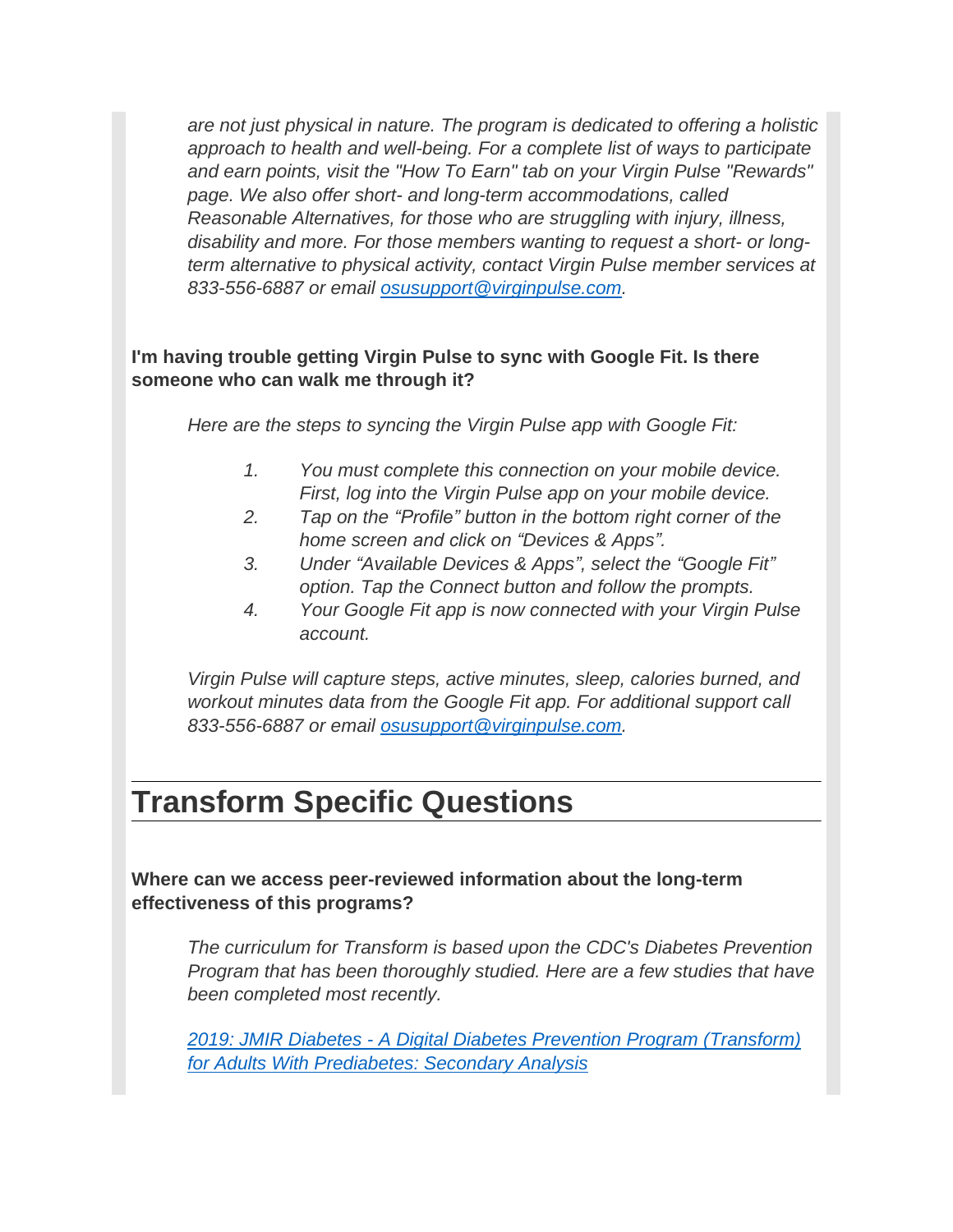*2022: JMIR Diabetes - [A 12-Month Follow-Up of the Effects of a Digital](https://nam02.safelinks.protection.outlook.com/?url=https%3A%2F%2Fdiabetes.jmir.org%2F2022%2F1%2Fe23243&data=04%7C01%7Cjohnna.cunha%40virginpulse.com%7C19909a5c4dee451bdb7b08d9dc3840c5%7Cb123a16e892b4cf6a55a6f8c7606a035%7C0%7C0%7C637782956442620617%7CUnknown%7CTWFpbGZsb3d8eyJWIjoiMC4wLjAwMDAiLCJQIjoiV2luMzIiLCJBTiI6Ik1haWwiLCJXVCI6Mn0%3D%7C3000&sdata=d4Qi0adUtpfU1jjtsTJ5nbWNeNTv6FKO1xv%2Fr5x9xkk%3D&reserved=0)  [Diabetes Prevention Program \(VP Transform for Prediabetes\) on Weight](https://nam02.safelinks.protection.outlook.com/?url=https%3A%2F%2Fdiabetes.jmir.org%2F2022%2F1%2Fe23243&data=04%7C01%7Cjohnna.cunha%40virginpulse.com%7C19909a5c4dee451bdb7b08d9dc3840c5%7Cb123a16e892b4cf6a55a6f8c7606a035%7C0%7C0%7C637782956442620617%7CUnknown%7CTWFpbGZsb3d8eyJWIjoiMC4wLjAwMDAiLCJQIjoiV2luMzIiLCJBTiI6Ik1haWwiLCJXVCI6Mn0%3D%7C3000&sdata=d4Qi0adUtpfU1jjtsTJ5nbWNeNTv6FKO1xv%2Fr5x9xkk%3D&reserved=0)  [and Physical Activity Among Adults With Prediabetes: Secondary Analysis](https://nam02.safelinks.protection.outlook.com/?url=https%3A%2F%2Fdiabetes.jmir.org%2F2022%2F1%2Fe23243&data=04%7C01%7Cjohnna.cunha%40virginpulse.com%7C19909a5c4dee451bdb7b08d9dc3840c5%7Cb123a16e892b4cf6a55a6f8c7606a035%7C0%7C0%7C637782956442620617%7CUnknown%7CTWFpbGZsb3d8eyJWIjoiMC4wLjAwMDAiLCJQIjoiV2luMzIiLCJBTiI6Ik1haWwiLCJXVCI6Mn0%3D%7C3000&sdata=d4Qi0adUtpfU1jjtsTJ5nbWNeNTv6FKO1xv%2Fr5x9xkk%3D&reserved=0)*

### <span id="page-10-0"></span>**What if I already have a different Fitbit model (or another device brand like Apple or Garmin), do I have to use the Fitbit Inspire?**

*If you currently have a favorite device, no worries! Transform is integrated with Fitbit, Garmin, Apple Health (for Apple watch, iOS steps, MiBand) and Withings and any of those devices work with the program. This device will also automatically connect to your Virgin Pulse account so that you receive points for activities.*

### <span id="page-10-1"></span>**Will we be taxed on the devices we receive (scale and Fitbit)?**

*At this time, there are no plans to tax the devices given to participants in the Transform program.*

### <span id="page-10-2"></span>**Can someone with a healthy BMI/weight join VP transform?**

*Transform is specifically designed to help reduce risk for prediabetes and other preventable chronic diseases. One crucial way to help reduce that risk is to have a healthy BMI. That is why there are BMI and other risk criteria in place to reach and support those individuals wanting to change behaviors to live a healthier life.*

*If you are interested but do not qualify for this program, please visit our page of other weight management resources and programs at [https://yp4h.osu.edu/resources/weight-management/.](https://yp4h.osu.edu/resources/weight-management/)*

### <span id="page-10-3"></span>**Where do we find the link for the eligibility survey?**

*Accessing Transform can be done in two ways. Please note that you MUST have an active Virgin Pulse account to take the Transform survey and enroll.*

*1. You can visit<https://yp4h.osu.edu/transform> to learn about all the details of the program. There will be a link to the survey on this page.*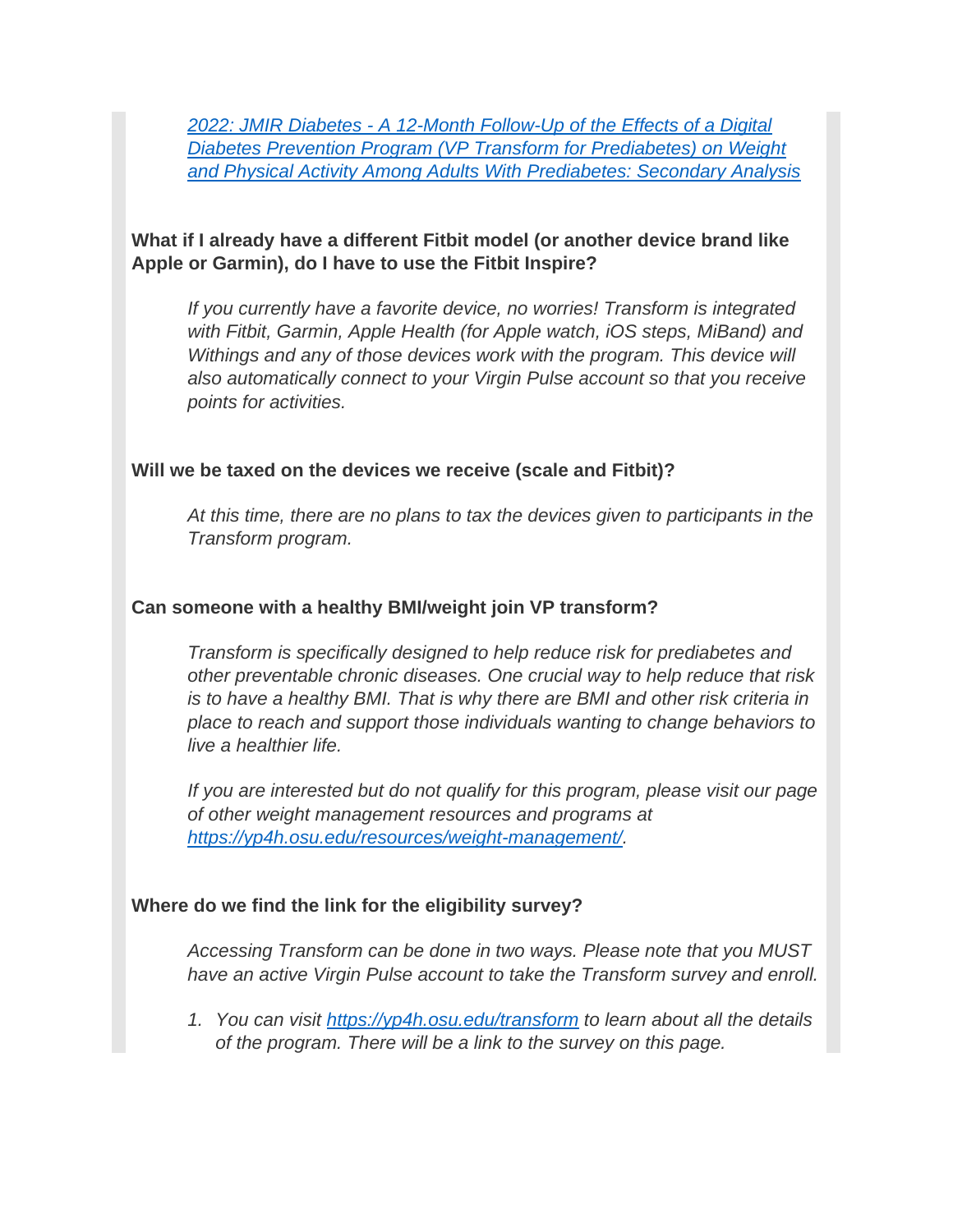*2. You can also access the survey while logged into your Virgin Pulse account. Navigate to the "Benefits" page to find the Transform tile. The tile will direct you to the survey.*

## <span id="page-11-0"></span>**Do we need to download the Transform app? Will that connect to the Virgin Pulse app and other health-related apps we have?**

*If you enroll in Transform, you will need to utilize the Transform app. You will receive an email from your coach notifying you when you can download the app. The mobile app will only work on devices that are on the 10.0 (iOS) or 5.0 (Android) software version or higher. Please note, there is not a web version for this application.*

*Your Fitbit (or other tracking device you choose) and scale will connect to both the Virgin Pulse app and the Transform app. This way you can track your activity for your coach to see, and also receive your YP4H rewards at the same time.*

## <span id="page-11-1"></span>**Is Transform similar to the Diabetes Research Program?**

*The Impact Diabetes Prevention Research Program at Ohio State is very similar in content but different in delivery. Both curriculums are based upon the CDC's Diabetes Prevention Program. To learn more about Transform visit [https://yp4h.osu.edu/transform.](https://yp4h.osu.edu/transform)*

# <span id="page-11-2"></span>**Are there financial charges if we begin the Transform program and do not continue?**

*Transform for weight management and prediabetes is a twelve-month commitment. The program requires you to engage in the mobile app, interact with your health coach, track your weight and nutrition, and complete lessons and quizzes. We ask that if you enroll in Transform, that you commit to the program for the entire duration. There are no financial consequences for ending the program early. However, you are only able to enroll in the program one time. Once you stop participating, you will not be able to restart.*

# <span id="page-11-3"></span>**Whil Specific Questions**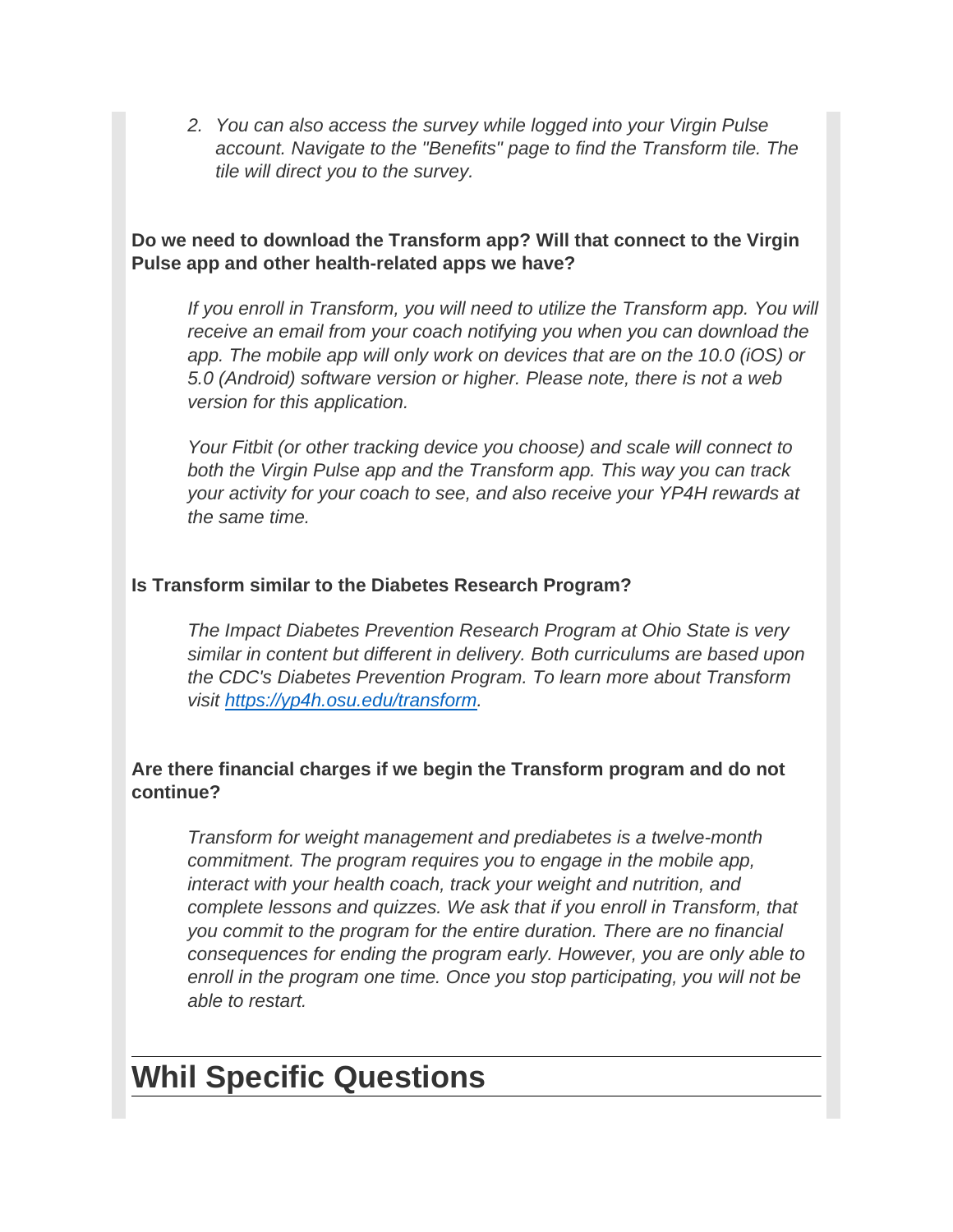<span id="page-12-0"></span>**At times, it seems like all my sessions are not recognized. How do we make sure we are getting credit for the sessions we are completing?**

*To track your Whil session completion, find the "Mental Wellbeing" section on the "How To Earn" page in your Virgin Pulse account. The "Complete 20 Whil sessions in a month" progress bar will tell you how many sessions you've completed this month.*

*If you are not seeing your session completion being tracked on the "How To Earn" page, please confirm that you are entering Whil through your Virgin Pulse portal. This will ensure you are connected properly to earn rewards and receive completion recognition on the "How To Earn" rewards page.*

*How to access Whil through Virgin Pulse:*

- *1. Login to your Virgin Pulse account on your desktop or mobile device.*
- *2. Navigate to the "Benefits" page.*
- *3. Search for Whil in the search bar or scroll until you find the Whil tile.*
- *4. Click into the Whil tile to be automatically signed into the Whil mobile or desktop experience.*

*If you are still not seeing sessions counted, please contact Whil customer service at [support@whil.com](mailto:support@whil.com) as this might be a specific issue that needs to be investigated.*

### <span id="page-12-1"></span>**Are daily Whil points no longer available?**

*There are no longer points offered for completing daily Whil sessions. You can receive 100 points for completing all sessions under a program (up to 3 program completions per month) and 200 points for completing 20 sessions in a calendar month.*

### <span id="page-12-2"></span>**Can you complete multiple Whil sessions in a day?**

*We love that you are using Whil often and hope that you continue to do so! The rewards are structured to only accept 1 Whil session per day, but you are welcome to complete as many as you like each day.* 

*For the quarterly game, you will receive 200 points after you accumulate 1 session per day for 20 days in a month. For the bonus incentive, you must*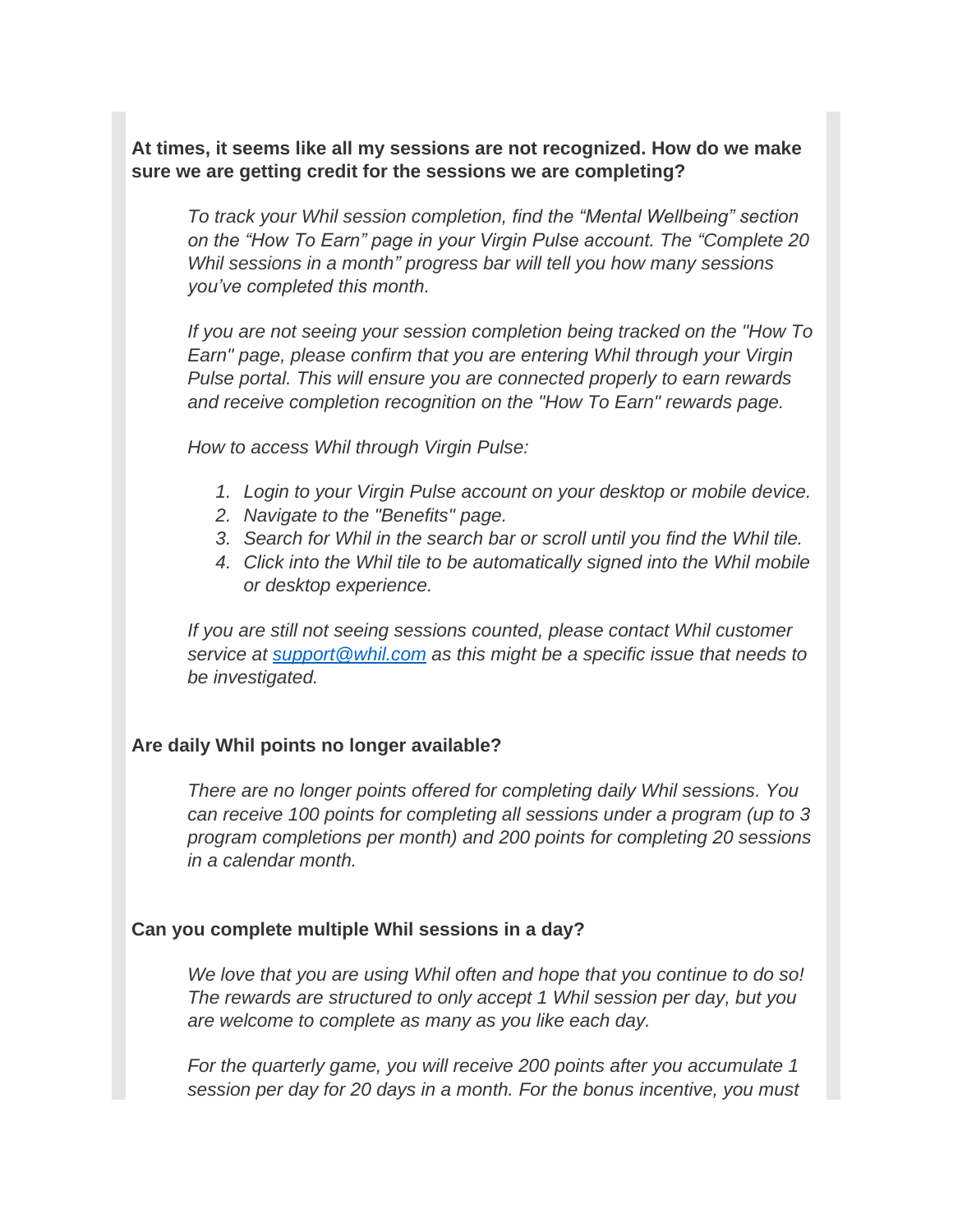*complete 10 sessions per month for 3 months to earn the reward. Again, only 1 session per day will be counted towards completion.*

## <span id="page-13-0"></span>**I ran into trouble logging into Whil. How do I get back in?**

*Please be sure that you are entering Whil through your Virgin Pulse portal. When you connect through this route, you should not need to reset any password. Your OSU credentials should take you directly to the Whil platform from the Virgin Pulse benefit page.*

*How to access Whil through Virgin Pulse:*

- *1. Login to your Virgin Pulse account on your desktop or mobile device.*
- *2. Navigate to the "Benefits" page.*
- *3. Search for Whil in the search bar or scroll until you find the Whil tile.*
- *4. Click into the Whil tile to be automatically signed into the Whil mobile or desktop experience.*

*If you need support, please contact [support@whil.com.](mailto:support@whil.com)*

# <span id="page-13-1"></span>**Can we set the program so that we don't have to go through the OSU verification every day when trying to do the Whil activities?**

*To ensure you receive credit (including points) for completing sessions and courses throughout the year, you will need to log into your Virgin Pulse account and access Whil through the Benefits page.*

<span id="page-13-2"></span>**Is the Whil account free? It seems like when I login, I can only get a few sessions without paying for an account.**

*Whil is free for all benefits-eligible Ohio State faculty/staff members and their enrolled spouses. You should never be prompted to pay.*

*To access the Whil sessions available to you, you must enter through the Virgin Pulse portal. This will take you directly to the Whil platform. You should see 7 new topics with over 800 sessions available!*

*How to access Whil through Virgin Pulse:*

- *1. Login to your Virgin Pulse account on your desktop or mobile device.*
- *2. Navigate to the "Benefits" page.*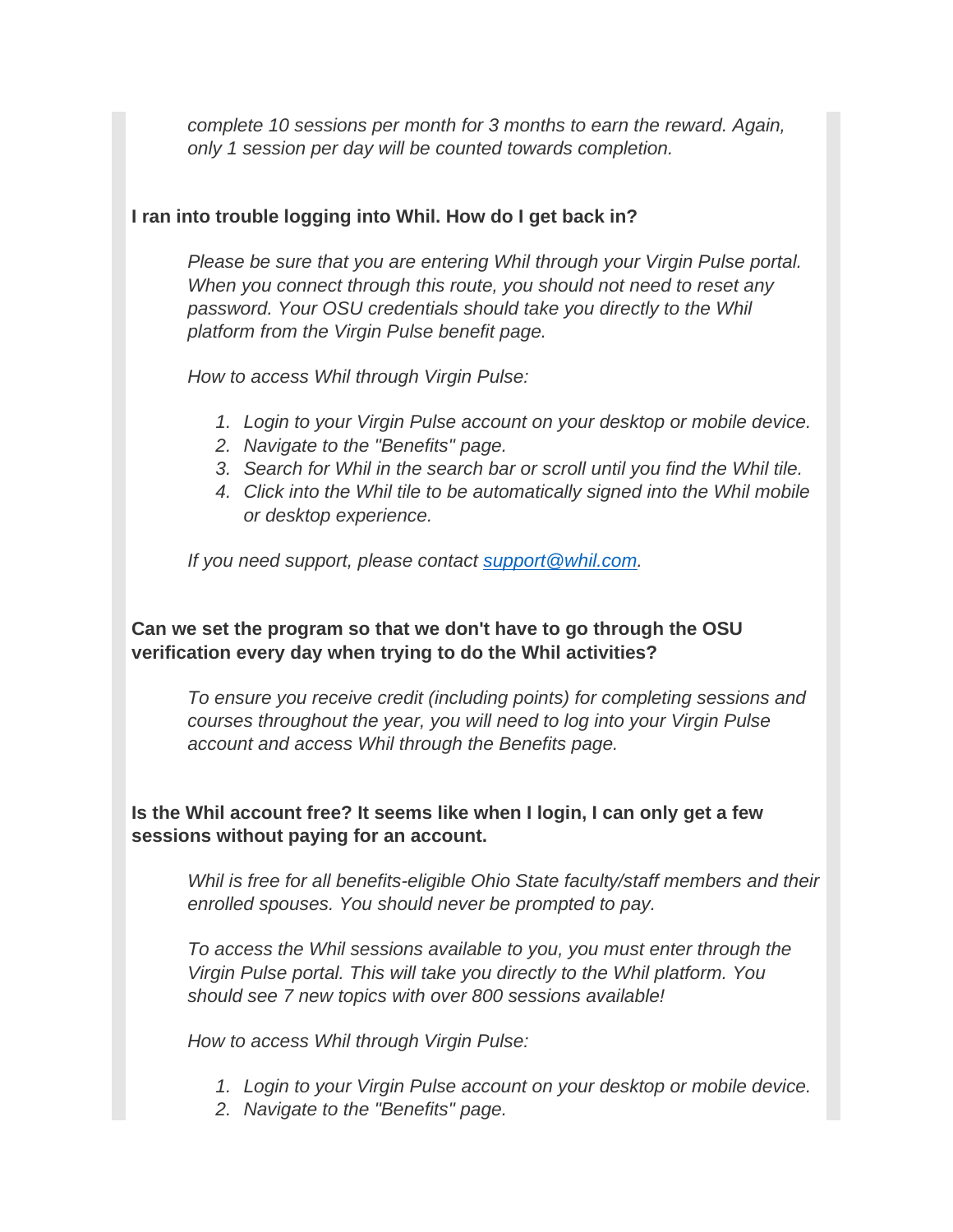- *3. Search for Whil in the search bar or scroll until you find the Whil tile.*
- *4. Click into the Whil tile to be automatically signed into the Whil mobile or desktop experience.*

*If you are still having trouble, please reach out to [support@whil.com](mailto:support@whil.com) for assistance.*

# <span id="page-14-0"></span>**myStrength Specific Questions**

<span id="page-14-1"></span>**Does myStrength share user data back with Ohio State? For example, if someone is engaging in sessions about managing depression, is that kept confidential?**

*Your activity and information in myStrength are confidential and never shared with anyone at Ohio State. We take your privacy seriously. Your health information is protected through federal and state laws, including the Health Insurance Portability and Accountability Act (HIPAA).*

<span id="page-14-2"></span>**Is the myStrength program an on-demand program like the Whil videos or is it a schedule-based program like health coaching?**

*Programs and activities in myStrength are self-guided and can be completed at any time. If you do not finish the activity in one session, myStrength will save your progress so you can pick back up where you left off.*

# <span id="page-14-3"></span>**Where do we go to access myStrength and enroll?**

*How to access myStrength through Virgin Pulse:*

- *1. Login to your Virgin Pulse account on your desktop or mobile device.*
- *2. Navigate to the "Benefits" page.*
- *3. Search for myStrength in the search bar or scroll until you find the myStrength tile.*
- *4. Click into the myStrength tile to be taken to the enrollment process.*
- *5. Complete the enrollment questions to set up your myStrength account.*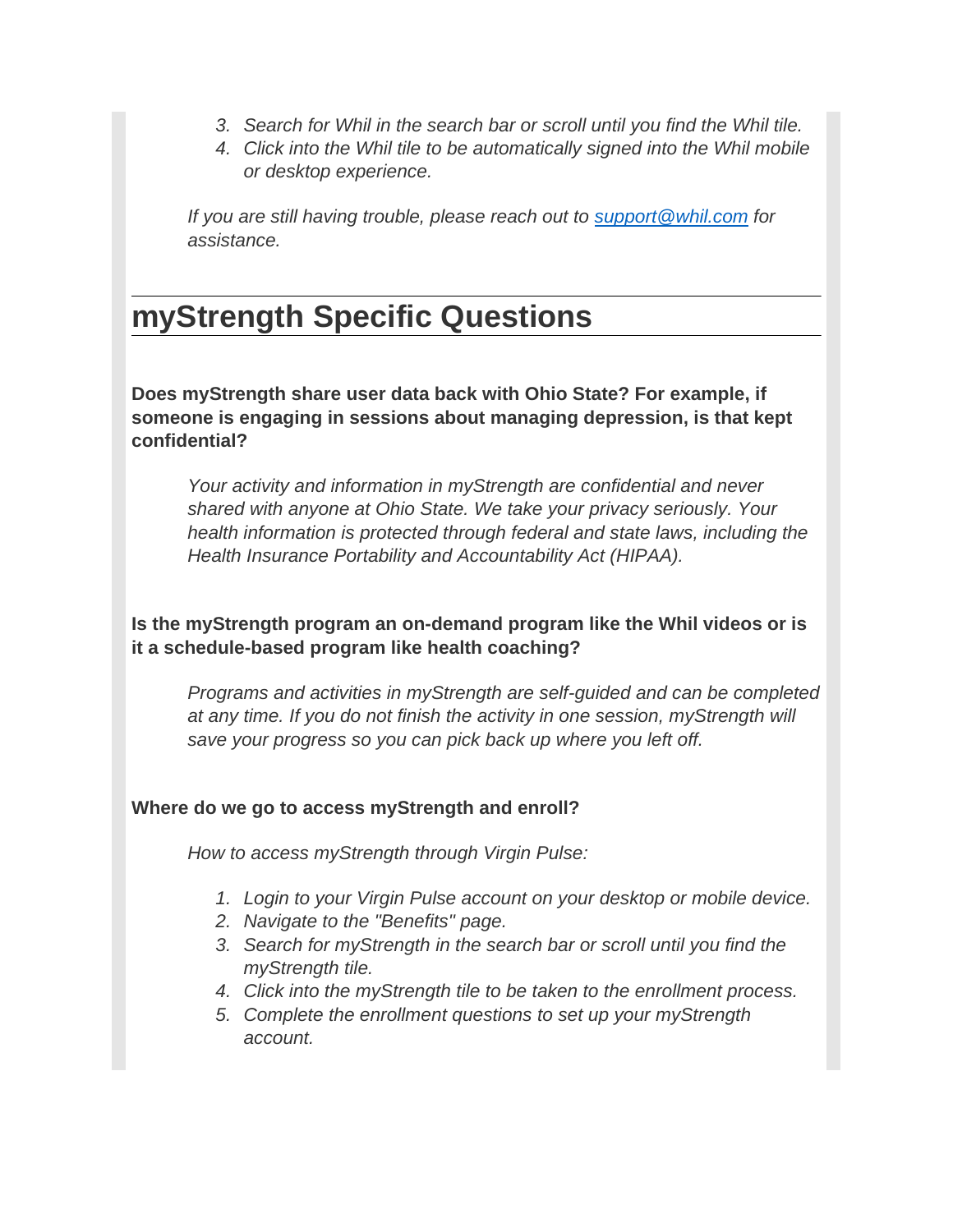*Please note: using your OSU/Virgin Pulse credentials may help you to remember your myStrength username/password, but it is not required.*

<span id="page-15-0"></span>**For myStrength, are you recommending we sign up via a desktop web browser or can we do it through the Virgin Pulse app? Can we access myStrength through the Virgin Pulse app after we sign up?**

*You can use either the desktop/web browser or mobile app to sign up. After you sign up, you can go directly to the myStrength app or use single-sign-on through your Virgin Pulse account.*

*How to access myStrength through Virgin Pulse for single-sign-on:*

- *1. Login to your Virgin Pulse account on your desktop or mobile device.*
- *2. Navigate to the "Benefits" page.*
- *3. Search for myStrength in the search bar or scroll until you find the myStrength tile.*
- *4. Click into the myStrength tile to be taken to the enrollment process or into your account if you've already enrolled.*

<span id="page-15-1"></span>Would it be better to wait until the 2<sup>nd</sup> quarter for myStrength since we are far **into the first month?**

*You can register for myStrength at any time that is convenient for you.*

<span id="page-15-2"></span>**When will the points be awarded in Virgin Pulse for the activities I completed in myStrength? I haven't received any credit yet.**

*This process is still being finalized and your Virgin Pulse points will be available soon. Once the setup is complete, you'll see points for the rewardable actions you've completed from the time you created your account. You will not need to go in and re-do these actions.*

<span id="page-15-3"></span>**Where can you look to see how many myStrength sessions you have completed in a month/months?**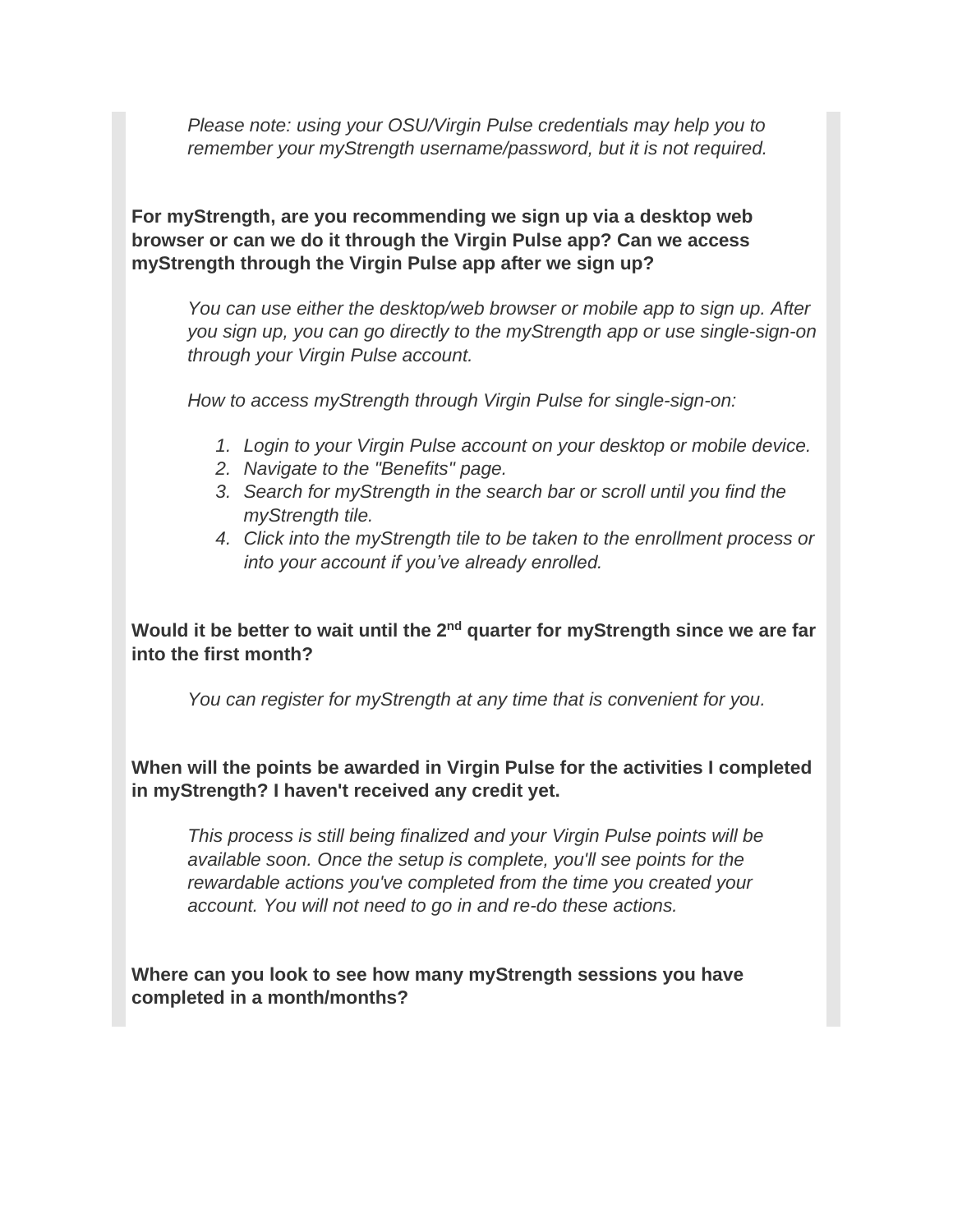*On the web version of myStrength, click on your name in the top right corner and select "History" from the drop-down menu. You will see a full list of activities you've completed in myStrength.*

### <span id="page-16-0"></span>**What qualifies as a myStrength session to reach the new bonus incentive? Is each individual activity a session or is it all the activities in a program?**

*There are several activities within each myStrength recommended program. Individual activities count towards the incentive criteria. You must complete 10 activities over 10 separate days (sessions) for 3 months to qualify for the incentive. The months do not need to be consecutive.*

## <span id="page-16-1"></span>**Are there financial charges if we begin the myStrength program and do not continue?**

*No, myStrength is a free program and resource offered to benefits-eligible OSU faculty/staff and their enrolled spouses.*

## <span id="page-16-2"></span>**How do I know if I filled out an assessment completely? I didn't receive points but received a program.**

*The initial assessment questions are presented during the registration process. If you answered all the questions and can access your myStrength home page, your initial assessment should be complete. You will be prompted at future logins when you are due for your next assessment. You will receive 250 points for completing the onboarding assessment; 250 points (each) for completing a 14-, 30-, and 60-day follow-up assessment; 500 points (each) for completing a 90- and 120-day follow-up assessment.*

*The rewards process is still being finalized and your Virgin Pulse points will be available soon. Once the setup is complete, you'll see points for the rewardable actions you've completed from the time you created your account. You will not need to go in and re-do these.*

<span id="page-16-3"></span>**I have downloaded the Livongo app. Do I need to coordinate the username with my OSU/Virgin Pulse app credentials?**